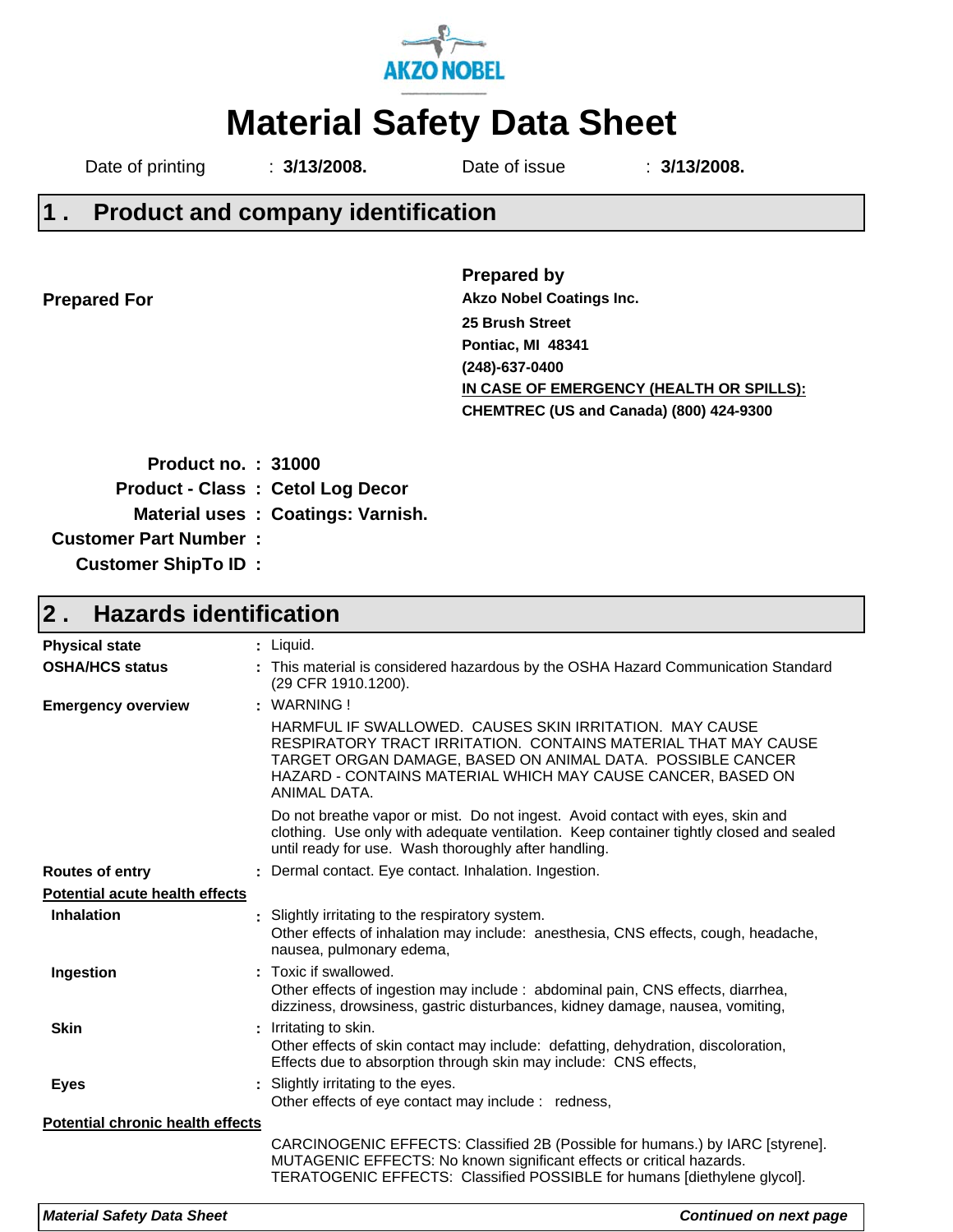| 31000                     | 3/13/2008.                                                                                                                                                | 2/7 |  |
|---------------------------|-----------------------------------------------------------------------------------------------------------------------------------------------------------|-----|--|
| 2                         | <b>Hazards identification</b>                                                                                                                             |     |  |
| <b>Target organs</b>      | : Contains material which may cause damage to the following organs: kidneys, lungs,<br>liver, gastrointestinal tract, skin, central nervous system (CNS). |     |  |
| <b>Medical conditions</b> | respiratory conditions,                                                                                                                                   |     |  |

**Medical conditions aggravated by overexposure**

respiratory conditions,

NOTICE: Reports have associated repeated and prolonged OVEREXPOSURE to solvents with permanent brain and nervous system damage. Intentional misuse by deliberately concentrating and inhaling the contents of this package may be harmful or fatal.

**See toxicological information (section 11)**

#### **Composition/information on ingredients 3 .**

| <b>Name</b>                    | CAS number % by | weight    | Vapor<br>pressure                        | <b>Exposure limits</b>                                                                                                                                                           |
|--------------------------------|-----------------|-----------|------------------------------------------|----------------------------------------------------------------------------------------------------------------------------------------------------------------------------------|
| methoxy-methyl ethoxy propanol | 34590-94-8      | $1 - 5$   | Not available.                           | <b>OSHA PEL (United States). Skin</b><br>TWA: 100 ppm 8 hour(s).<br><b>ACGIH TLV (United States). Skin</b><br>TWA: $100$ ppm 8 hour(s).<br>STEL: 150 ppm 15 minute(s).           |
| synthetic amorphous silica     | 7631-86-9       | $1 - 5$   | Not available.                           | <b>OSHA PEL (United States).</b><br>TWA: $80 \text{ mg/m}^3$ 8 hour(s).<br><b>ACGIH TLV (United States).</b><br>TWA: 10 mg/m <sup>3</sup> 8 hour(s).                             |
| dipropylene glycol butyl ether | 29911-28-2      | $1 - 5$   | 0.0053 kPa (0.04<br>$mm Hg$ )            |                                                                                                                                                                                  |
| diethylene glycol              | 111-46-6        | $1 - 5$   | 0.00027 kPa<br>$(0.002 \, \text{mm Hg})$ |                                                                                                                                                                                  |
| styrene                        | 100-42-5        | $0.1 - 1$ | 0.6 kPa (4.5 mm<br>Hg)                   | <b>OSHA PEL (United States).</b><br>CEIL: 200 ppm<br>TWA: 100 ppm 8 hour(s).<br><b>ACGIH TLV (United States). Skin</b><br>TWA: 20 ppm $8$ hour(s).<br>STEL: 40 ppm 15 minute(s). |

There are no ingredients or additional ingredients present which, within the current knowledge of the supplier and in the concentrations applicable, are classified as hazardous to health or the environment and hence require reporting in this section.

| $\overline{4}$ .<br><b>First aid measures</b> |                                                                                                                                                                                                                                                                                                                                                                                                                                                                                                                                                                                                                                                                                                                                                                                                                                                                        |  |  |
|-----------------------------------------------|------------------------------------------------------------------------------------------------------------------------------------------------------------------------------------------------------------------------------------------------------------------------------------------------------------------------------------------------------------------------------------------------------------------------------------------------------------------------------------------------------------------------------------------------------------------------------------------------------------------------------------------------------------------------------------------------------------------------------------------------------------------------------------------------------------------------------------------------------------------------|--|--|
| Eye contact                                   | : Immediately flush eyes with plenty of water for at least 15 minutes, occasionally lifting<br>the upper and lower eyelids. Check for and remove any contact lenses. Get medical<br>attention if symptoms occur.                                                                                                                                                                                                                                                                                                                                                                                                                                                                                                                                                                                                                                                       |  |  |
| <b>Skin contact</b>                           | : Get medical attention immediately if symptoms occur. Flush contaminated skin with<br>plenty of water. Remove contaminated clothing and shoes. Wash contaminated<br>clothing thoroughly with water before removing or wear gloves. Continue to rinse for at<br>least 10 minutes. Wash clothing before reuse. Clean shoes thoroughly before reuse.                                                                                                                                                                                                                                                                                                                                                                                                                                                                                                                     |  |  |
| <b>Inhalation</b>                             | : Get medical attention immediately if symptoms occur. Move exposed person to fresh<br>air. If it is suspected that fumes are still present, the rescuer should wear an<br>appropriate mask or self-contained breathing apparatus. Keep person warm and at<br>rest. If not breathing, if breathing is irregular or if respiratory arrest occurs, provide<br>artificial respiration or oxygen by trained personnel. It may be dangerous to the person<br>providing aid to give mouth-to-mouth resuscitation. If unconscious, place in recovery<br>position and get medical attention immediately. Maintain an open airway. Loosen tight<br>clothing such as a collar, tie, belt or waistband. In case of inhalation of decomposition<br>products in a fire, symptoms may be delayed. The exposed person may need to be<br>kept under medical surveillance for 48 hours. |  |  |
| Ingestion                                     | : Get medical attention immediately. Wash out mouth with water. Remove dentures if<br>any. Move exposed person to fresh air. Keep person warm and at rest. If material has<br>been swallowed and the exposed person is conscious, give small quantities of water to<br>drink. Stop if the exposed person feels sick as vomiting may be dangerous. Do not<br>induce vomiting unless directed to do so by medical personnel. If vomiting occurs, the<br>head should be kept low so that vomit does not enter the lungs. Never give anything by<br>mouth to an unconscious person. If unconscious, place in recovery position and get                                                                                                                                                                                                                                     |  |  |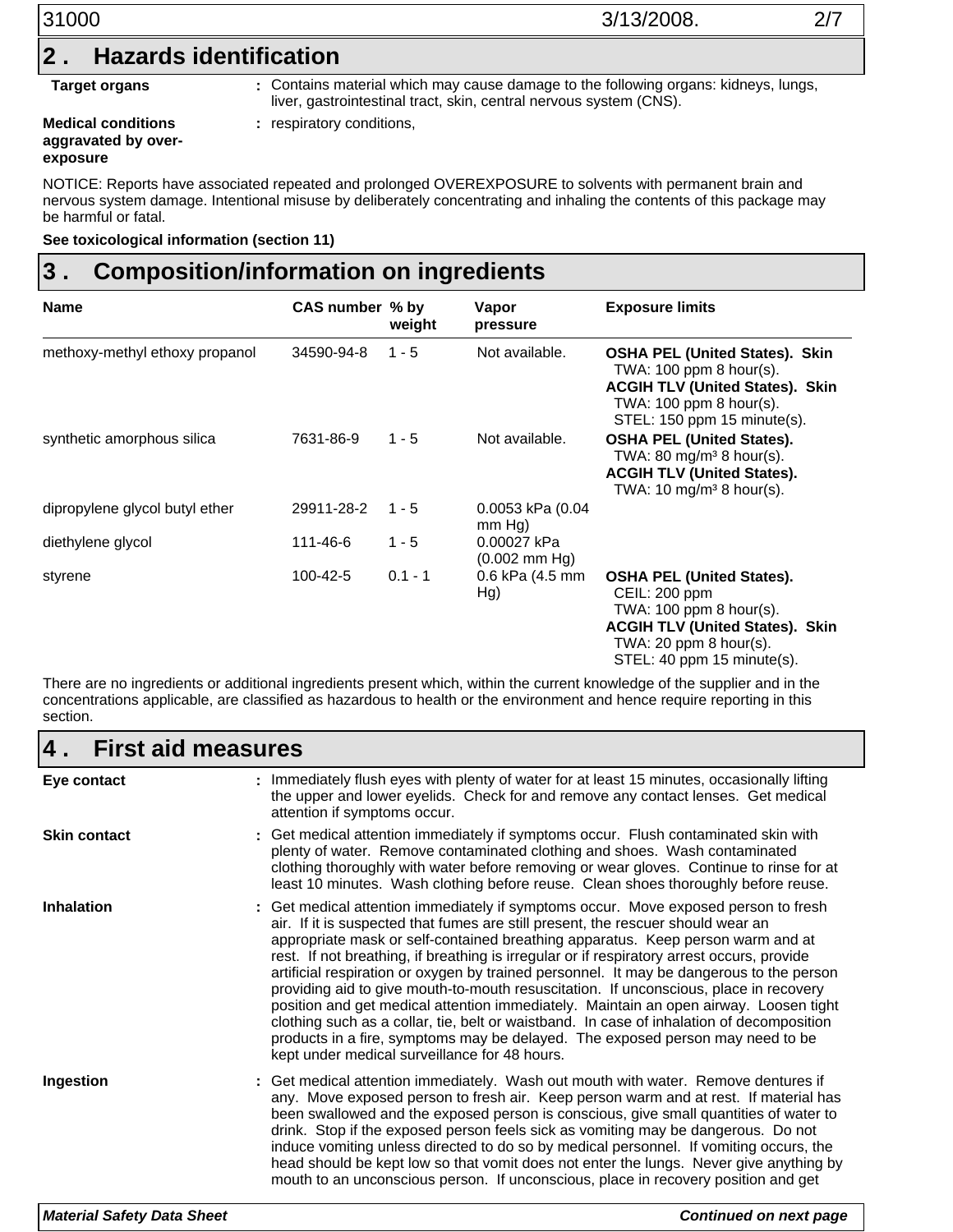### **4 . First aid measures**

medical attention immediately. Maintain an open airway. Loosen tight clothing such as a collar, tie, belt or waistband.

#### **Fire-fighting measures 5 .**

| <b>Flammability of the product</b>                       | : In a fire or if heated, a pressure increase will occur and the container may burst.                                                                                                               |
|----------------------------------------------------------|-----------------------------------------------------------------------------------------------------------------------------------------------------------------------------------------------------|
| <b>Auto-ignition temperature</b>                         | : Not available.                                                                                                                                                                                    |
| <b>Flash point</b>                                       | : Closed cup: >101.67 $\degree$ C (>215 $\degree$ F) [Setaflash.]                                                                                                                                   |
| <b>Flammable limits</b>                                  | : Not available.                                                                                                                                                                                    |
| <b>Extinguishing media</b>                               |                                                                                                                                                                                                     |
| <b>Suitable</b>                                          | : Use an extinguishing agent suitable for the surrounding fire.                                                                                                                                     |
| Not suitable                                             | : None known.                                                                                                                                                                                       |
| Special exposure hazards                                 | : Promptly isolate the scene by removing all persons from the vicinity of the incident if<br>there is a fire. No action shall be taken involving any personal risk or without suitable<br>training. |
| <b>Hazardous combustion</b><br>products                  | Decomposition products may include the following materials:<br>carbon oxides<br>nitrogen oxides<br>sulfur oxides<br>halogenated compounds<br>metal oxide/oxides                                     |
| <b>Special protective</b><br>equipment for fire-fighters | : Fire-fighters should wear appropriate protective equipment and self-contained breathing<br>apparatus (SCBA) with a full face-piece operated in positive pressure mode.                            |
| Special remarks on fire<br>hazards                       | : Not available.                                                                                                                                                                                    |

#### **Accidental release measures 6 .**

| <b>Personal precautions</b>      | : No action shall be taken involving any personal risk or without suitable training.<br>Evacuate surrounding areas. Keep unnecessary and unprotected personnel from<br>entering. Do not touch or walk through spilled material. Avoid breathing vapor or mist.<br>Provide adequate ventilation. Wear appropriate respirator when ventilation is<br>inadequate. Put on appropriate personal protective equipment (see section 8).                                                                                                                                                                                                 |
|----------------------------------|----------------------------------------------------------------------------------------------------------------------------------------------------------------------------------------------------------------------------------------------------------------------------------------------------------------------------------------------------------------------------------------------------------------------------------------------------------------------------------------------------------------------------------------------------------------------------------------------------------------------------------|
| <b>Environmental precautions</b> | : Avoid dispersal of spilled material and runoff and contact with soil, waterways, drains<br>and sewers.                                                                                                                                                                                                                                                                                                                                                                                                                                                                                                                         |
| Large spill                      | : Stop leak if without risk. Move containers from spill area. Approach release from<br>upwind. Prevent entry into sewers, water courses, basements or confined areas.<br>Contain and collect spillage with non-combustible, absorbent material e.g. sand, earth,<br>vermiculite or diatomaceous earth and place in container for disposal according to local<br>regulations (see section 13). Dispose of via a licensed waste disposal contractor.<br>Contaminated absorbent material may pose the same hazard as the spilled product.                                                                                           |
| <b>Small spill</b>               | : Stop leak if without risk. Move containers from spill area. Dispose of via a licensed<br>waste disposal contractor.                                                                                                                                                                                                                                                                                                                                                                                                                                                                                                            |
|                                  |                                                                                                                                                                                                                                                                                                                                                                                                                                                                                                                                                                                                                                  |
| <b>Handling and storage</b>      |                                                                                                                                                                                                                                                                                                                                                                                                                                                                                                                                                                                                                                  |
| <b>Handling</b>                  | : Put on appropriate personal protective equipment (see section 8). Eating, drinking and<br>smoking should be prohibited in areas where this material is handled, stored and<br>processed. Workers should wash hands and face before eating, drinking and smoking.<br>Do not get in eyes or on skin or clothing. Do not breathe vapor or mist. Do not ingest.<br>Use only with adequate ventilation. Keep in the original container or an approved<br>alternative made from a compatible material, kept tightly closed when not in use. Empty<br>containers retain product residue and can be hazardous. Do not reuse container. |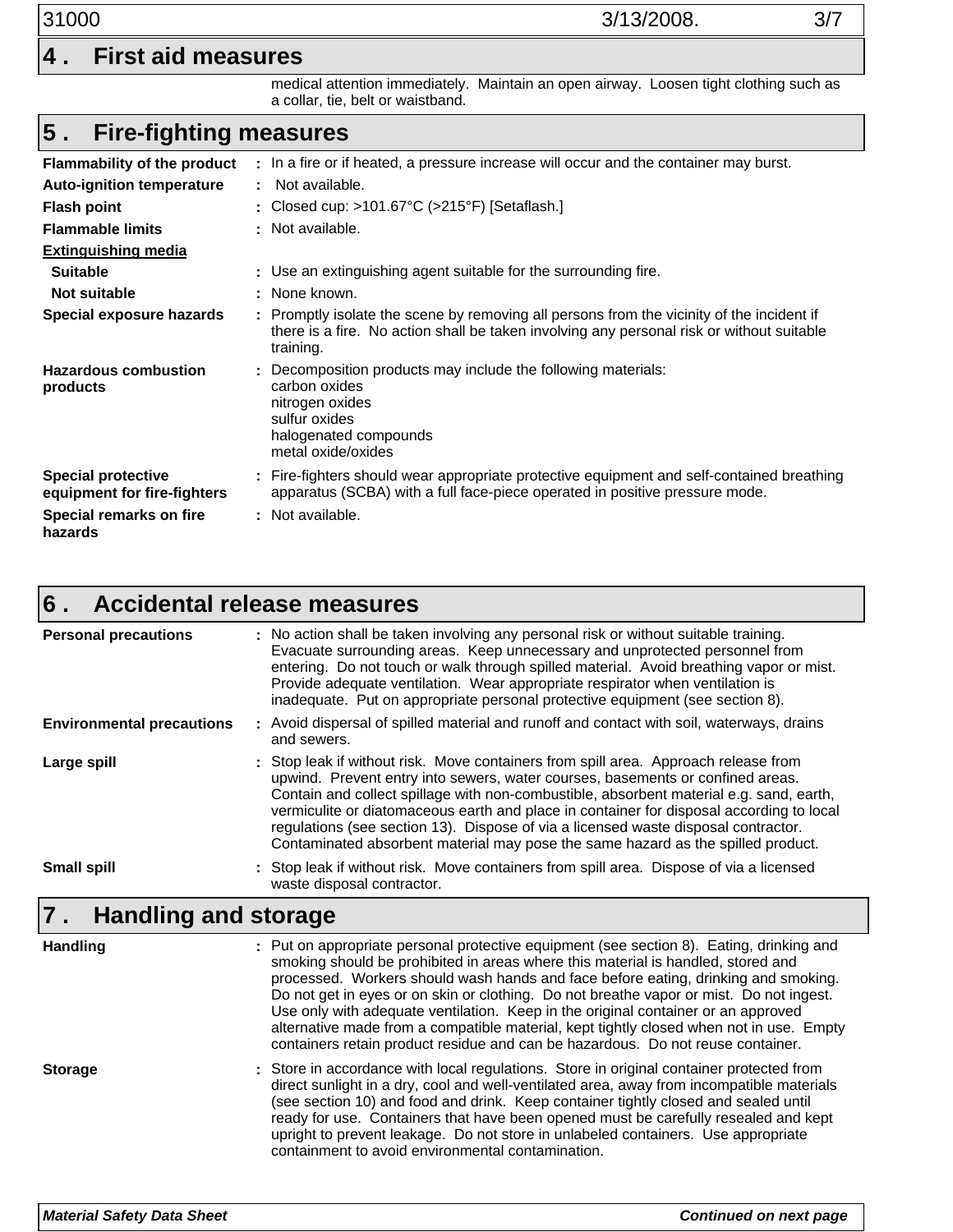| 8.                                                   | <b>Exposure controls/personal protection</b>                                                                                                                                                                                                                                                                                                                                                                                                                                                                                                                                                                                        |
|------------------------------------------------------|-------------------------------------------------------------------------------------------------------------------------------------------------------------------------------------------------------------------------------------------------------------------------------------------------------------------------------------------------------------------------------------------------------------------------------------------------------------------------------------------------------------------------------------------------------------------------------------------------------------------------------------|
| <b>Engineering measures</b>                          | : Use only with adequate ventilation. If user operations generate dust, fumes, gas, vapor<br>or mist, use process enclosures, local exhaust ventilation or other engineering controls<br>to keep worker exposure to airborne contaminants below any recommended or statutory<br>limits.                                                                                                                                                                                                                                                                                                                                             |
| <b>Hygiene measures</b>                              | : Wash hands, forearms and face thoroughly after handling chemical products, before<br>eating, smoking and using the lavatory and at the end of the working period.<br>Appropriate techniques should be used to remove potentially contaminated clothing.<br>Wash contaminated clothing before reusing. Ensure that eyewash stations and safety<br>showers are close to the workstation location.                                                                                                                                                                                                                                   |
| <b>Personal protection</b>                           | Selection of personal protective equipment (PPE) is to be established by the employer<br>performing a PPE hazard assessment. In the U.S.A, OSHA requires completion of a<br>documented PPE hazard assessment as described in 29 CFR 1910.132.                                                                                                                                                                                                                                                                                                                                                                                       |
| <b>Respiratory</b>                                   | : Use properly fitted respiratory protection complying with an approved standard if a risk<br>assessment indicates this is necessary. Respirator selection must be based on known<br>or anticipated exposure levels, the hazards of the product and the safe working limits of<br>the selected respirator.<br>Dry sanding, flame cutting and/or welding of the dry paint film will give rise to dust<br>and/or hazardous fumes. Wet sanding/flatting should be used wherever possible. If<br>exposure cannot be avoided by the provision of local exhaust ventilation, suitable<br>respiratory protective equipment should be used. |
| <b>Hands</b>                                         | Chemical-resistant, impervious gloves complying with an approved standard should be<br>worn at all times when handling chemical products if a risk assessment indicates this is<br>necessary.                                                                                                                                                                                                                                                                                                                                                                                                                                       |
| <b>Eyes</b>                                          | Safety eyewear complying with an approved standard should be used when a risk<br>assessment indicates this is necessary to avoid exposure to liquid splashes, mists,<br>gases or dusts.<br>Recommended: safety glasses with side-shields                                                                                                                                                                                                                                                                                                                                                                                            |
| <b>Skin</b>                                          | Personal protective equipment for the body should be selected based on the task being<br>÷<br>performed and the risks involved and should be approved by a specialist before<br>handling this product.                                                                                                                                                                                                                                                                                                                                                                                                                              |
| Other protection                                     | : Not available.                                                                                                                                                                                                                                                                                                                                                                                                                                                                                                                                                                                                                    |
| <b>Personal protective</b><br>equipment (Pictograms) |                                                                                                                                                                                                                                                                                                                                                                                                                                                                                                                                                                                                                                     |

### **Physical and chemical properties 9 .**

| <b>Physical state</b>             | : Liquid.                                                               |
|-----------------------------------|-------------------------------------------------------------------------|
| Color                             | : Not available.                                                        |
| Odor                              | : Not available.                                                        |
| рH                                | : Not available.                                                        |
| <b>Boiling/condensation point</b> | : Not available.                                                        |
| <b>Melting/freezing point</b>     | : Not available.                                                        |
| <b>Relative density</b>           | : Not available.                                                        |
| Vapor density                     | : Lighter than air                                                      |
| <b>Volatility</b>                 | : 75.48 to 75.77% (v/v), 72.26 to 72.74% (w/w)                          |
| <b>Odor threshold</b>             | : Not available.                                                        |
| <b>Evaporation rate</b>           | : Highest known value: Less than 1. (water) compared with butyl acetate |
| <b>Viscosity</b>                  | : Not available.                                                        |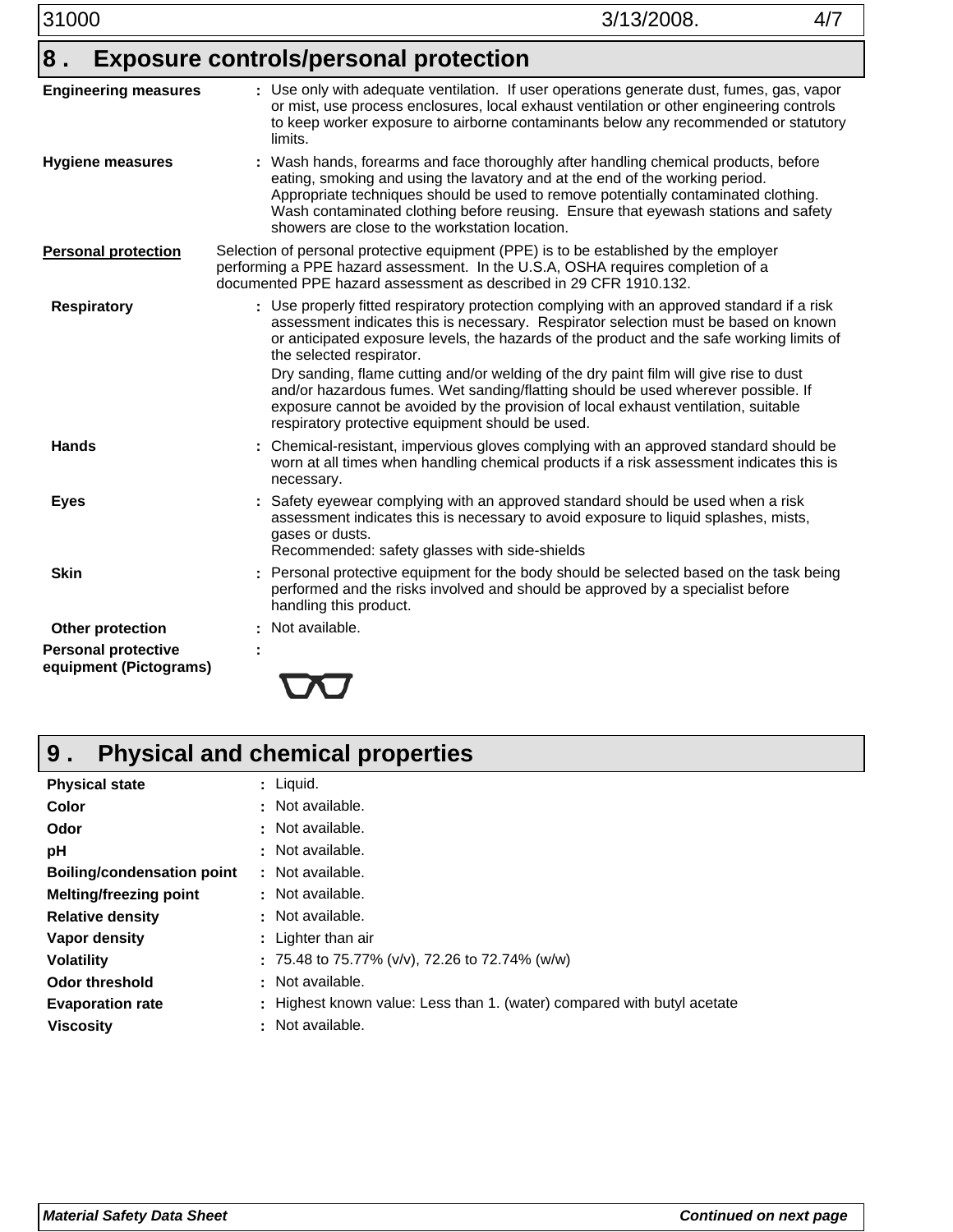| 31000 |
|-------|
|       |
|       |

### 31000 3/13/2008. 5/7

| 10. Stability and reactivity               |                                                                                                     |  |  |
|--------------------------------------------|-----------------------------------------------------------------------------------------------------|--|--|
| <b>Stability</b>                           | : The product is stable, under normal conditions of storage and use.                                |  |  |
| <b>Conditions to avoid</b>                 | : heat, open flame, sparks, allow air blanket above liquid, dusty conditions,                       |  |  |
| <b>Materials to avoid</b>                  | : Reactive or incompatible with the following materials: oxidizing materials, acids and<br>alkalis. |  |  |
| <b>Hazardous decomposition</b><br>products | : Not available.                                                                                    |  |  |
| <b>Hazardous polymerization</b>            | : Will not undergo hazardous polymerization.                                                        |  |  |

# **11 . Toxicological information**

| <b>Acute toxicity</b>          |                        |                |                         |                          |
|--------------------------------|------------------------|----------------|-------------------------|--------------------------|
| <b>Product/ingredient name</b> | Result                 | <b>Species</b> | <b>Dose</b>             | <b>Exposure</b>          |
| styrene                        | LD50 Oral              | Rat            | 2650 mg/kg              |                          |
|                                | <b>LC50</b> Inhalation | Rat            | 11800 mg/m3             | 4 hours                  |
|                                | Vapor                  |                |                         |                          |
| dipropylene glycol butyl ether | LD50 Dermal            | Rabbit         | 5330 mg/kg              |                          |
|                                | LD50 Oral              | Rat            | 1474 mg/kg              |                          |
| methoxy-methyl ethoxy propanol | LD50 Dermal            | Rabbit         | 9500 mg/kg              |                          |
|                                | LD50 Oral              | Rat            | 5130 mg/kg              |                          |
| synthetic amorphous silica     | LD50 Dermal            | Rabbit         | >5000 mg/kg             | $\overline{\phantom{0}}$ |
|                                | LD50 Oral              | Rat            | >5110 mg/kg             | $\overline{\phantom{a}}$ |
|                                | LC50 Inhalation        | Rat            | $>139 \,\mathrm{mq/m3}$ | 14 hours                 |
|                                | Dusts and mists        |                |                         |                          |
| diethylene glycol              | LD50 Dermal            | Rabbit         | 11890 mg/kg             |                          |
|                                | LD50 Oral              | Rat            | 12000 mg/kg             | $\,$                     |
|                                | LC50 Inhalation        | Rat            | $>4400$ mg/m3           | 4 hours                  |
|                                | Vapor                  |                |                         |                          |

IARC has issued a notice that they will publish a monograph that lists titanium dioxide (TiO2) as possibly carcinogenic to humans (Group 2B) by inhalation (based solely on animal data). Human epidemiology studies do not suggest an increased risk of cancer in humans for occupational exposure to titanium dioxide. According to the IARC summary on titanium dioxide, "No significant exposure to titanium dioxide is thought to occur during the use of products in which titanium dioxide is bound to other materials, such as paint.".

### 12. Ecological information

| <b>Environmental effects</b>                                                  | : No known significant effects or critical hazards.                                              |                                                                                                                                                                             |                                                                            |                                                                                                     |  |  |  |
|-------------------------------------------------------------------------------|--------------------------------------------------------------------------------------------------|-----------------------------------------------------------------------------------------------------------------------------------------------------------------------------|----------------------------------------------------------------------------|-----------------------------------------------------------------------------------------------------|--|--|--|
| <b>Aquatic ecotoxicity</b>                                                    |                                                                                                  |                                                                                                                                                                             |                                                                            |                                                                                                     |  |  |  |
| <b>Product/ingredient name</b><br>styrene<br>diethylene glycol                | Test<br>Mortality<br>Population<br>Mortality<br>Mortality<br>Mortality<br>Mortality<br>Mortality | Result<br>Acute EC50 4.7 mg/L<br>Acute EC50 0.56 mg/L<br>Acute LC50 10 mg/L<br>Acute LC50 29 mg/L<br>Acute LC50 4.02 mg/L<br>Acute LC50 25.05 mg/L<br>Acute LC50 75200 mg/L | <b>Species</b><br>Daphnia<br>Algae<br>Fish<br>Fish<br>Fish<br>Fish<br>Fish | <b>Exposure</b><br>48 hours<br>48 hours<br>96 hours<br>96 hours<br>96 hours<br>96 hours<br>96 hours |  |  |  |
| <b>Conclusion/Summary</b><br><b>Biodegradability</b><br>Other adverse effects | : Not available.                                                                                 | : No known significant effects or critical hazards.                                                                                                                         |                                                                            |                                                                                                     |  |  |  |

### **13. Disposal considerations**

**Waste disposal**

The generation of waste should be avoided or minimized wherever possible. Dispose **:** of surplus and non-recyclable products via a licensed waste disposal contractor. Disposal of this product, solutions and any by-products should at all times comply with the requirements of environmental protection and waste disposal legislation and any regional local authority requirements. Avoid dispersal of spilled material and runoff and contact with soil, waterways, drains and sewers.

**Disposal should be in accordance with applicable regional, national and local laws and regulations.**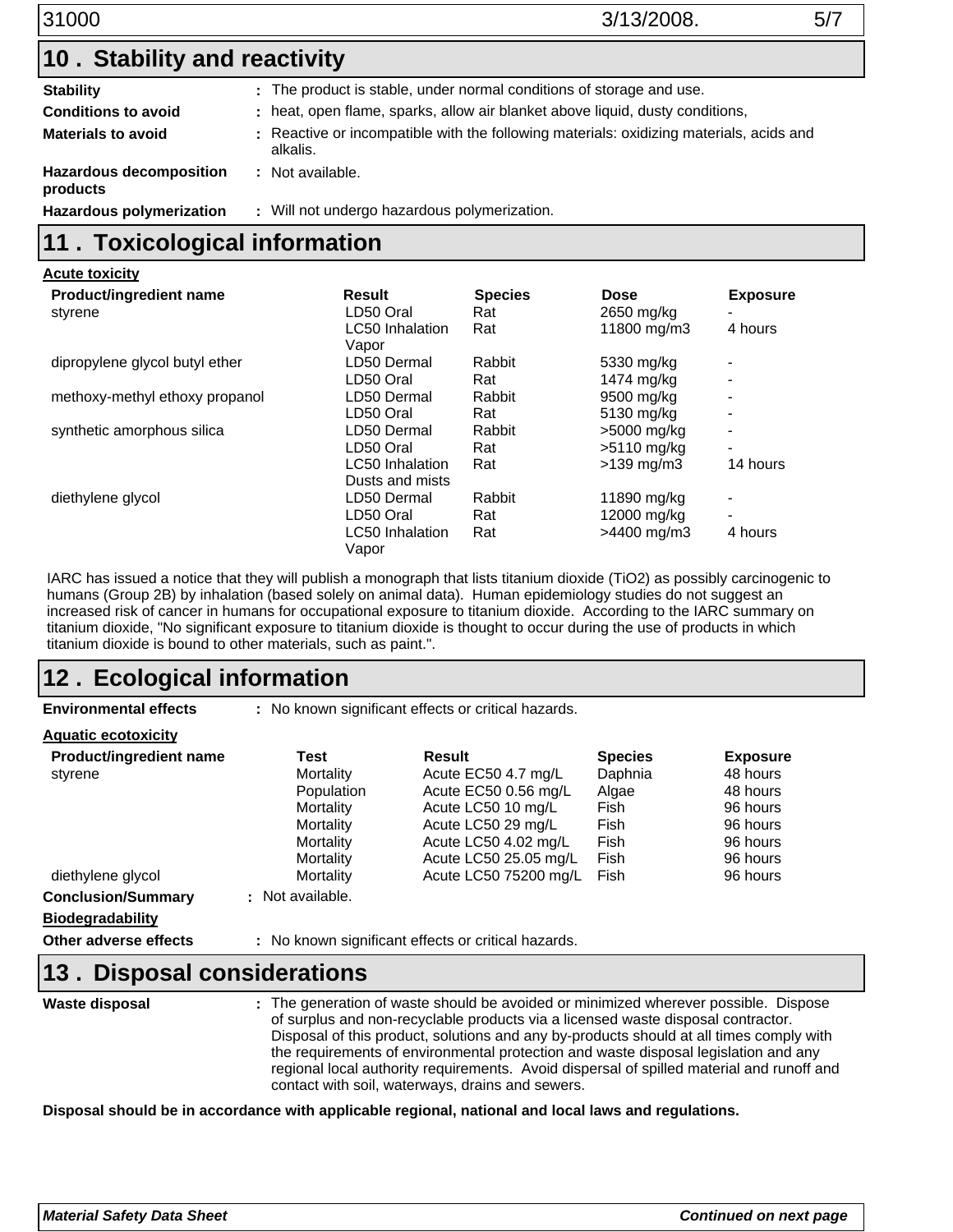# **Transport information 14 .**

Information contained in this section may vary from the actual shipping description depending on quantity in containers, mode of shipment and use of exemptions. **Note:**

| <b>Regulatory</b><br>information | UN number         | <b>Proper shipping</b><br>name | <b>Classes</b> | PG* Label | <b>Additional</b><br>information            |
|----------------------------------|-------------------|--------------------------------|----------------|-----------|---------------------------------------------|
| <b>DOT Classification</b>        | Not regulated.  - |                                |                |           | RQ: 25042.8lbs<br>(11357.3kgs)<br>[ammonia] |
| <b>TDG Classification</b>        | Not regulated.  - |                                |                |           |                                             |
| <b>IMDG Class</b>                | Not regulated. -  |                                |                |           |                                             |
| <b>IATA-DGR Class</b>            | Not regulated. -  |                                |                |           |                                             |

PG\* : Packing group

| 15. Regulatory information         |                                                                                                            |                                                                                                                                           |                      |  |
|------------------------------------|------------------------------------------------------------------------------------------------------------|-------------------------------------------------------------------------------------------------------------------------------------------|----------------------|--|
| <b>United States</b>               |                                                                                                            |                                                                                                                                           |                      |  |
| <b>U.S. Federal</b><br>regulations | : United States inventory (TSCA 8b):                                                                       | This product contains an exempt polymer under<br>40 CFR 723.250(60FR60; May 29, 1995). All<br>other components are on the TSCA Inventory. |                      |  |
|                                    | (HAPS) Clean Air Act (CAA) 112 regulated toxic substances: 1,2-ethanediol; triethylamine<br>(tea); styrene |                                                                                                                                           |                      |  |
| <b>SARA 313</b>                    |                                                                                                            |                                                                                                                                           |                      |  |
|                                    | <b>Product name</b>                                                                                        | <b>CAS number</b>                                                                                                                         | <b>Concentration</b> |  |
| Form R - Reporting<br>requirements | : styrene                                                                                                  | 100-42-5                                                                                                                                  | $0.10 - 1.00$        |  |
| <b>California Prop. 65</b>         |                                                                                                            |                                                                                                                                           |                      |  |
|                                    | WARNING: This product contains a chemical known to the State of California to cause cancer.: carbon black  |                                                                                                                                           |                      |  |
| <b>International regulations</b>   |                                                                                                            |                                                                                                                                           |                      |  |
| International lists                | : All components of this product are on the CEPA DSL inventory.                                            |                                                                                                                                           |                      |  |

\*\* All values in this section reported as percentage by weight, unless otherwise specified.

**Personal protection**

## **Other information 16 .**

| HMIS III ® Hazardous                           |  | <b>Health</b>           |  |  |
|------------------------------------------------|--|-------------------------|--|--|
| <b>Material Information System</b><br>(U.S.A.) |  | <b>Flammability</b>     |  |  |
|                                                |  | <b>Physical hazards</b> |  |  |

**Caution: HMIS III ® ratings are based on a 0-4 rating scale, with 0 representing minimal hazards or risk, and 4 representing severe hazards or risk. Although HMIS III ® ratings are not required on MSDSs under 29 CFR 1910.1200, the preparer may choose to provide them. HMIS III ® ratings are to be used with a fully implemented HMIS III ® program. HMIS III ® is a registered mark of the National Paint & Coatings Association (NPCA).**

**The customer is responsible for determining the PPE code for this material.**

**Other special considerations : Not available.** 

### **Notice to reader**

 $\overline{\mathbf{C}}$ 

**IMPORTANT NOTE The information in this data sheet is not intended to be exhaustive and is based on the present state of our knowledge and on current laws: any person using the product for any purpose other than that specifically recommended in the technical data sheet without first obtaining written confirmation from us as to the suitability of the product for the intended purpose does so at his own risk. It is always the responsibility of the user to take all necessary steps to fulfill the demands set out in the local rules and legislation. Always read the Material Data Sheet and the Technical Data Sheet for this product if available. All advice we give or any statement made about the product by us (whether in this data sheet or otherwise) is correct to the best of our knowledge but we have no control over the quality or the condition of the substrate or the many factors affecting the use and**